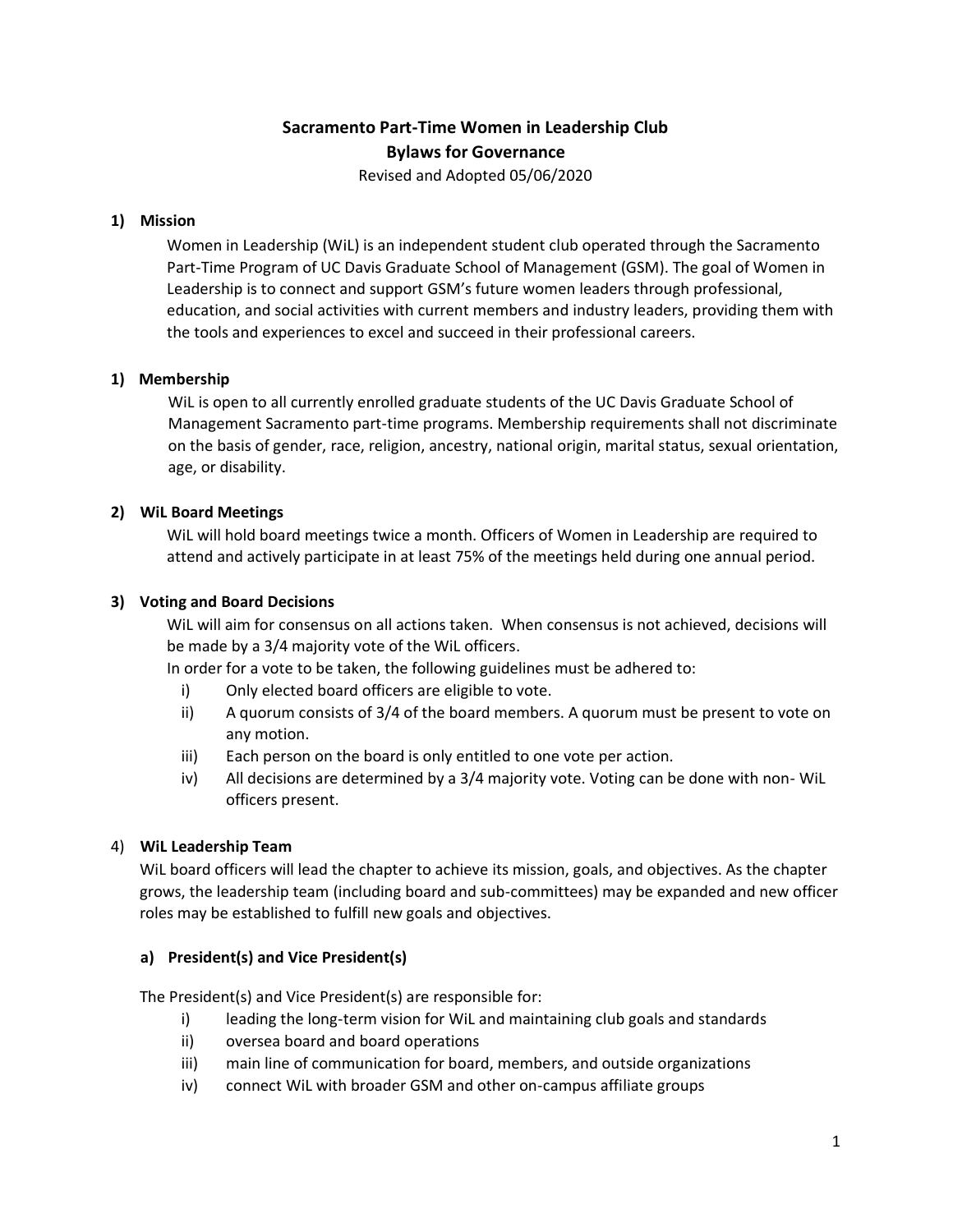#### **b) Director of Marketing**

The Director of Marketing is responsible for:

- i) managing internal/external communications of all aspects of the organization
- ii) work with events lead on maximizing communication and outreach for all events
- iii) manage WiL webpage and calendar
- iv) create all marketing material

## **c) Director of Finance**

The Director of Finance is responsible for:

- i) managing WiL bank accounts and overseeing the budget
- ii) managing fundraising aspects of the organization
- iii) liaison with GSM for financial matters

#### **d) Director of Events**

The Director of Events is responsible for:

- i) leading logistical aspects of one social event per quarter
- ii) organize and coordinate event participants, officials, and administrators for successful execution of events.
- iii) organize and delegate to subcommittees if necessary

# **Election of WiL Board Officers**

- a) As an officer's term limit expires or as current officers resign, new officers may be elected or appointed. The election of officers will take place at the end of Winter Quarter. A transition meeting should be held the first week of Spring Quarter.
- b) WiL will adhere to the following guidelines in the election of officers:
	- i) Only WiL members may be eligible to become candidates for officer positions. Candidates may be nominated by current members or self-nominate.
	- ii) The Board will review all summaries submitted in an unbiased and objective manner and add those candidates who are reasonably qualified to assume the responsibilities of the officer position to the ballot.

#### **Board Nominees**

a) Anyone wishing to nominate themselves for a position on the WiL board for the next year must be a part-time Sacramento GSM student and have attended at least one WiL event or meeting each quarter of enrollment